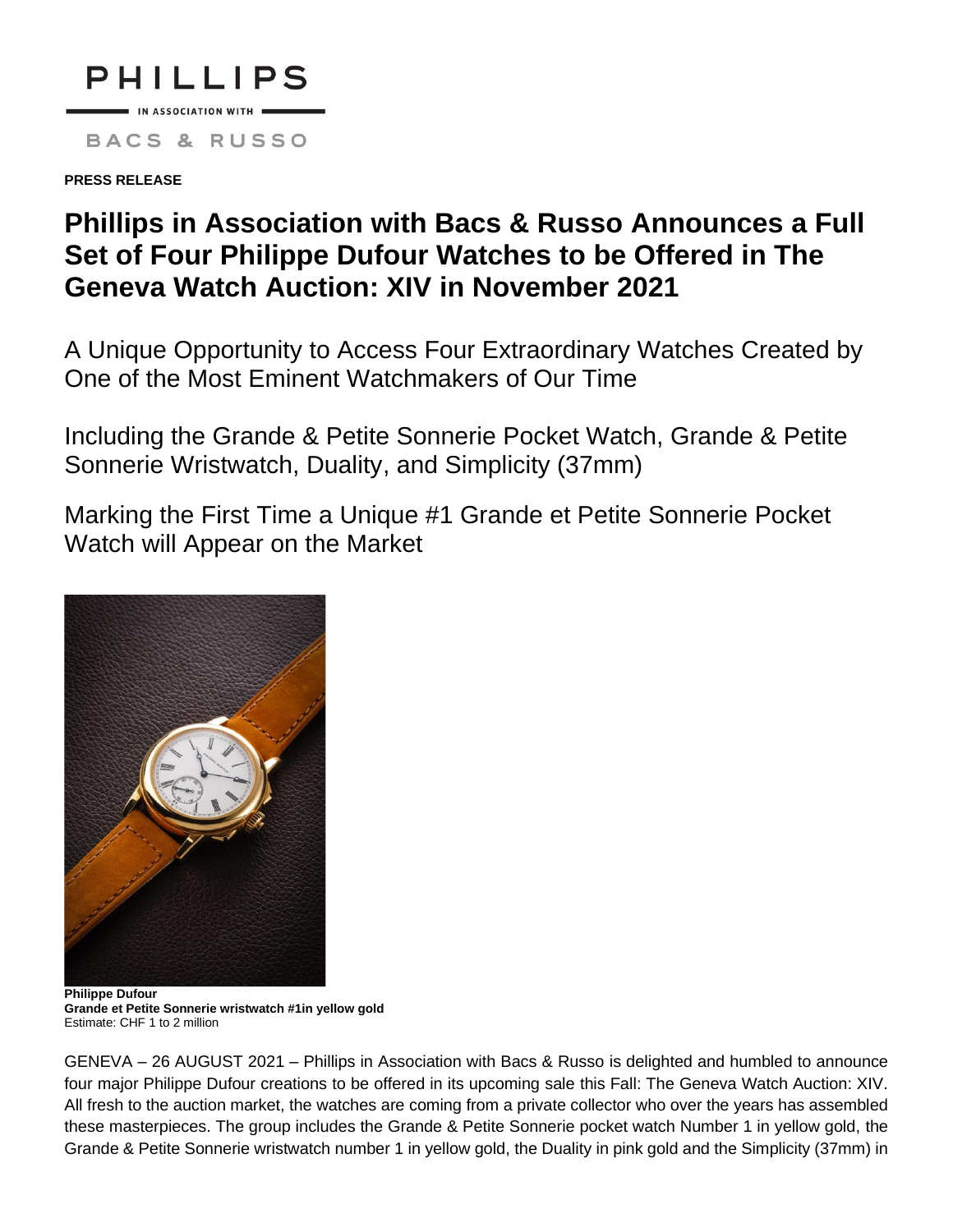platinum. This marks the very first time in auction history that these four masterpieces will be offered by one auction house during a single season.

**Aurel Bacs, Senior Consultant Bacs & Russo** and **Alexandre Ghotbi, Head of Watches, Continental Europe and Middle East,** jointly said, "*To us and a huge community around the world, Philippe Dufour is the horological equivalent of Michelangelo, the importance of his work cannot be overstated. This "set" of four Philippe Dufour timepieces has been an epiphanous moment for us. Offering his four creations - the Grande & Petite Sonnerie pocket watch, Grande & Petite Sonnerie wristwatch, Duality and Simplicity - is truly humbling and mind boggling. Dufour is a living icon and his creations are as coveted as oeuvres by the greatest artists of our time. How awestriking that we are offering the very first Grande & Petite Sonnerie wristwatch ever made! We are honored to have been entrusted with this collection from an owner who had the vision and passion to patiently assemble a collection like no other. Dufour's lifetime output is smaller than paintings by masters such as Modigliani and Mannet and for any Dufour connoisseur, this collection represents the Grand Slam of Dufour collecting."*

Rarely has a watchmaker singlehandedly so well represented a horological genre that has gone from being reserved for the cognoscenti to a category that is boxing in the heavyweight league as Philippe Dufour. Dufour exemplifies what we have collectively come to imagine as the typical Swiss watchmaker: a pipe-smoking figure working in a small workshop in the Swiss mountains making watches by hand of incomparable beauty and quality, infused with passion and love. Dufour is all the above and much more. An extremely talented and passionate watchmaker, he is an ardent defender of traditional watchmaking that he considers a dying art that needs to be transmitted. A true living legend, his watches are considered masterpieces that collectors treasure, making them extremely difficult to obtain.

An independent watchmaker since the late 1970s, Dufour restored antique and vintage timepieces, which led him ten years later to develop a very small series of pocket and wrist grande sonnerie watches. These were followed by the Duality, the world's first wristwatch incorporating a double escapement, and finally the Simplicity, featuring a movement architecture designed to demonstrate hand finish and decoration that modern horology had not yet witnessed. In the span of over 30 years since he created his eponymous brand, Dufour created only these four models under his name.

# **Grande & Petite Sonnerie Pocket Watch number 1 (Unique Piece) Estimate CHF 400,000-800,000/ US\$436,000-872,152 / HK\$3,384.000- 6,768,000**

A Grande Sonnerie is a timepiece that automatically chimes the hours on every hour and hours and quarters on every quarter, and when on petite sonnerie mode the watch will only chime the passing of the quarters. Phillipe Dufour began his work on the grande sonnerie with a series of five pocket watches made for a large brand in the early 1980s. The fact that the brand never acknowledged his work led him to create his own Grand & Petite Sonnerie pocket watch in the late 1980s. The present example is number 1 and the only Dufour Grande & Petite pocket watch made that bears his name on the dial.

# **Grande & Petite Sonnerie Wristwatch number 1 in yellow gold**

# **Estimate CHF1million-2 million / US\$1,090,000 -2,180,000 / HK\$ 8,461,000-16,922,664**

From 1989 to 1992, Dufour set out on the difficult task of miniaturizing his sonnerie movement to wristwatch size and the result was the present Grande & Petite Sonnerie wristwatch number 1, a world premiere that makes the present example offered at auction the world's very first Grande & Petite Sonnerie wristwatch. This version was produced in only five examples with white enamel dials, respectively 2 cased in white gold, one in yellow and one pink gold, as well as one in platinum.

#### **Duality pink gold number 8**

# **Estimate CHF 800,000-1.6 million US\$872,152-1,744,520 / HK\$6,768,000 – 13,540,596**

Dufour's inspiration for the Duality came from a few school watches from the Vallée de Joux watchmaking school of the 1930s – the same school that Dufour graduated from. These pocket watches had a single gear train delivering